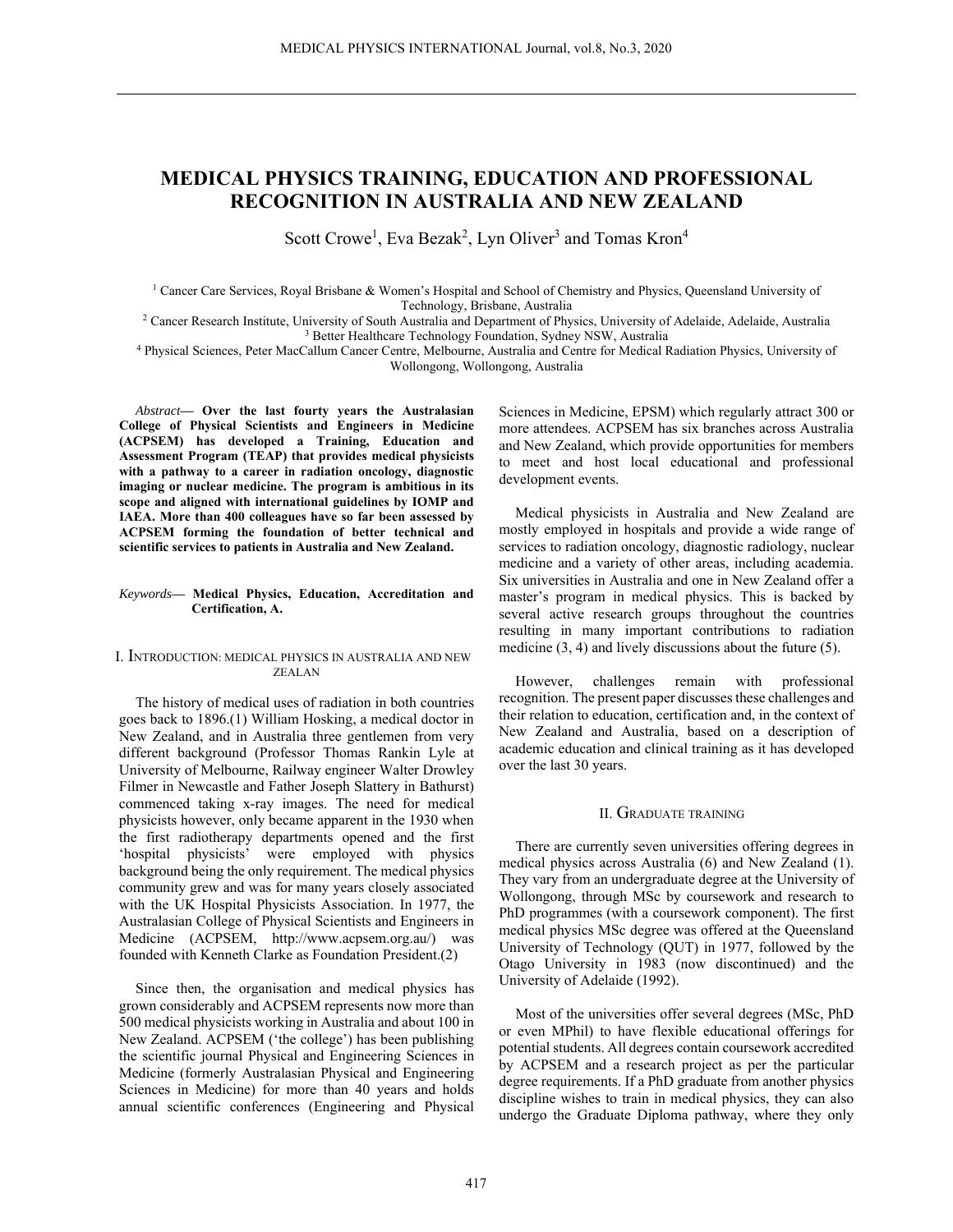participate in medical physics coursework but a research project is not required. While ACPSEM prescribes overall knowledge expectations for graduates of these degrees, there is some freedom for the universities to construct the content of courses. In general, the following topics are covered: basic radiation and nuclear physics, radiation therapy physics, dosimetry, imaging and nuclear medicine physics, anatomy and physiology, radiation biology and epidemiology, radiation protection. Practical sessions and research projects are often conducted in collaboration with hospitals and clinical physicists as supervisors. Graduates of these ACPSEM accredited degrees are then eligible to apply for trainee medical physics positions (known as registrar positions) to complete their clinical training.

# III. CLINICAL TRAINING

At the core of the pathway to becoming a clinical medical physicist is a structured training program. Similar to many other countries, Australia and New Zealand established examinations and certification (then called accreditation) of individuals before a training program was developed.

In 1985, ACPSEM Council considered the need for formal recognition of members qualified to practice and decided to take steps to introduce an accreditation scheme for individuals (now referred to as 'Certification'). ACPSEM Accreditation was a voluntary system for members who sat a written, practical and oral examination set by their peers. Radiotherapy examination was established in 1987, Radiology by mid 1990s and Nuclear Medicine soon after that. However, it was soon realised that a competency based assessment such as ACPSEM accreditation would also require developing a suitable training program based on a formal syllabus.

Several surveys over the years probed the medical physics workforce(6) and a professional survey sent to all radiotherapy departments in 1998 showed that there were 100 linear accelerators and 97 medical physicists employed in radiotherapy of which only two thirds had achieved five years of experience. The rest were learning on-the-job. Considering this, an important position paper in 2001 defined the requirements for radiation oncology physics in Australia and New Zealand.(7)

After a major Federal Inquiry (the Baume Committee) into Australian radiotherapy services in the early 2000s recommended the establishment of a medical physicist training program, Richard Fox (ACPSEM President), Lyn Oliver (ACPSEM Vice-President and co-ordinator of the ACPSEM submission to the Inquiry), Natalka Suchowerska (Chair of the ACPSEM Education Committee) and John Drew (Chairman of the Radiation Oncology Medical Physics (ROMP) Accreditation Examiners) met and took action in

establishing the 'Training, Education and Accreditation Program' (TEAP – is now the acronym for Training, Education and Assessment Program). The program consists of three years clinical training, academic education to a postgraduate level and a combination of written, oral and practical examinations.

The TEAP program for radiation oncology formed the creation of an IAEA training guide (8) when John Drew was appointed to the agency. The syllabus was expanded, improved and adjusted to suit radiation oncology practice for all across the world. Clinical training requirements in Australia and New Zealand are three years as opposed to two in the IAEA document and most AFOMP countries.(9, 10) However, the syllabus is very similar and distinguishes five core modules (Radiation Protection, Dosimetry, External Beam Radiotherapy Equipment, Treatment Planning and Brachytherapy) and accompanied by several other requirements in the areas of professionalism, leadership and imaging. It is expected that candidates achieve level 3 competence in each of the core modules to allow certified physicists to practice safely and independently in their chosen specialty. Competence is also demonstrated in a progressive fashion through work submitted to a webpage and graded by a supervisor.

2013 marked the 10th anniversary of TEAP.(11) In her editorial to Phys. Eng. Sci. Med., Anne Perkins highlights that the program is rather demanding both for registrars and the departments which train them.(11) After many discussions and consideration of the workforce the training program was extended to include diagnostic physics and nuclear medicine. As it is recognised that there is considerable overlap in these disciplines it is now possible to get certified in the second by completing the training requirements for the first followed by an additional year in the other discipline. Also a certification in Radiopharmaceutical Sciences was developed and is now up and running.

After the Baume Inquiry was implemented in 2003, the Australian and New Zealand governments recognised the shortfall of medical physicists and are funding dedicated training positions to meet the increased demand in radiotherapy services and the need for more qualified medical physicists in the diagnostic departments of radiology and nuclear medicine. These positions are hospital based and administered either through health departments or the ACPSEM. Candidates are usually employed for three years as 'registrars', often with the possibility of an extension, for example, to complete the exams. In most departments, registrars are expected to be involved in all clinical activities and often contribute significantly to the workload of the department. However, they should have some protected time and must meet regularly with their clinical supervisor(s). They are also expected to attend training days and other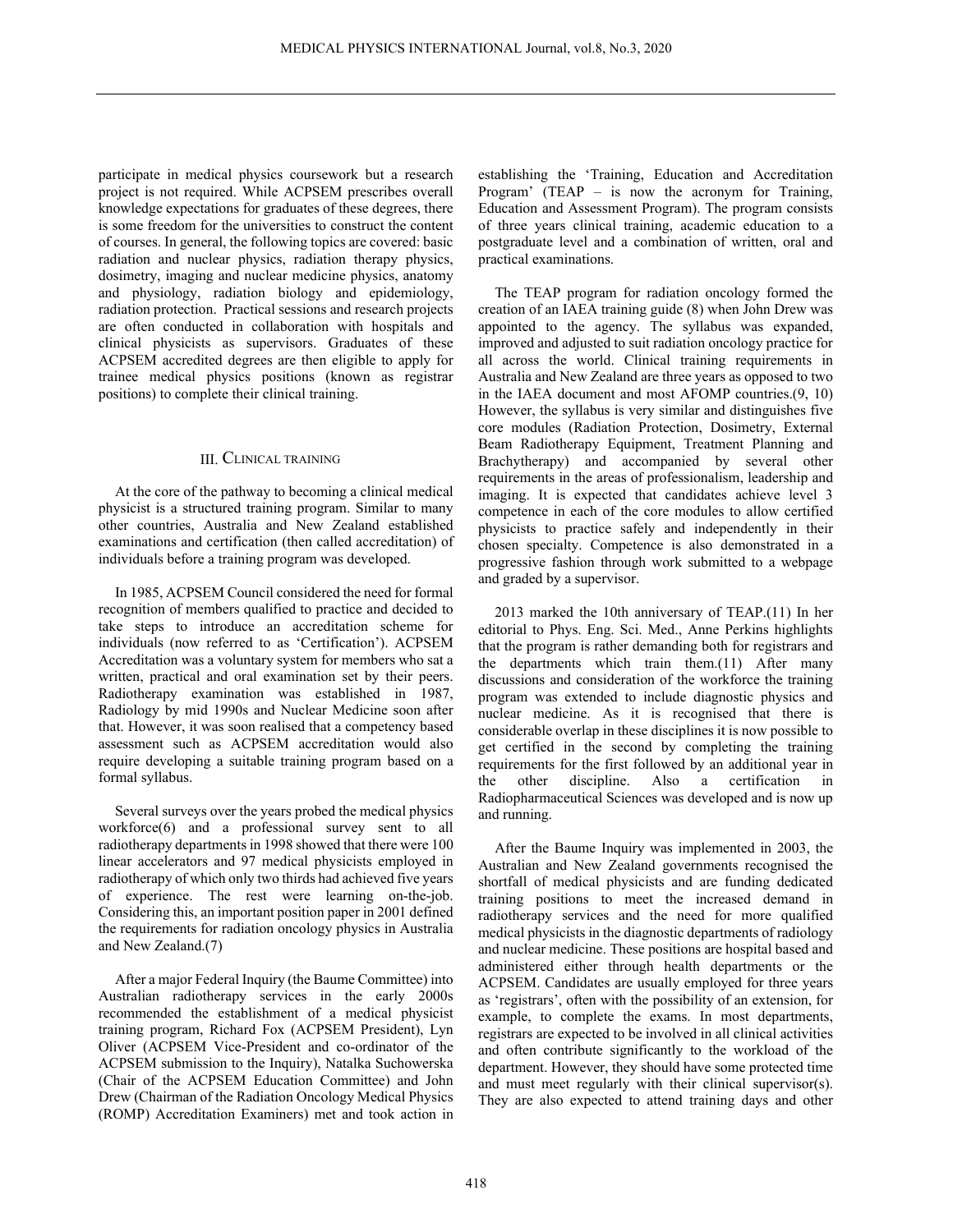educational events provided by the college and its regional branches.

Enrolment in the ACPSEM TEAP program requires employment by an accredited department or organisation. The departmental accreditation process considers the number and level of qualified medical physics specialist staffing, equipment within the department and resources available to support training.

Certification is awarded following a written, an oral and a practical examination. To qualify for the written exam, all competencies must have been completed at least to level 2. Typically, candidates sit the practical exam six months later when all competencies have been completed to level 3. In addition to this, the candidate is expected to have published in a scientific journal. A lot of discussion has taken place over the years about the practical exam which involves the candidate performing typical tasks such as calibration of a radiation beam or assessment of shielding of a nuclear medicine facility in front of two examiners. ACPSEM is one of a very few medical physics organisations that provide a practical exam. It is similar to some exams for medical colleges and provides an excellent opportunity for the registrar to demonstrate ability to work in their chosen profession. However, it is costly and difficult to standardise and requires ACPSEM support and training, not only for registrars, but also for examiners.

The number of medical physics registrars enrolled in TEAP, as of May 2020, is summarised in Table 1. Approximately 88% of these registrars are employed within Australian departments, with 12% employed in New Zealand. The proportion of female registrars is growing.

**T**able 1 Medical physics registrars enrolled in Australia and New Zealand in 2020

| Specialty            | Registrars | Female    | Male     |
|----------------------|------------|-----------|----------|
| Diagnostic radiology | 19         | 9(47%)    | 10(53%)  |
| Radiation oncology   | 95         | 41 (43%)  | 54 (57%) |
| Nuclear medicine     | 15         | $3(20\%)$ | 12(80%)  |
| Total                | 129        | 53 (41%)  | 76 (59%) |

## IV. ONGOING REGISTRATION

The successful completion of the clinical training program enables the graduate to be added to the ACPSEM Register of Qualified Medical Physics Specialists and Radiopharmaceutical Scientists, a recognition of current competency to practice safely and independently in their respective specialty. Admission to the register also requires candidates to abide by a code of ethics. Registration is also open to experienced medical physicists who have not completed ACPSEM TEAP, such as the graduates of recognised international clinical training programs. These experienced applicants are required to provide evidence demonstrating a level of competency at least equivalent to that of TEAP graduates and must complete a "safe to practice" structured interview.

Continuing registration requires the completion of Continuing Professional Development (CPD) activities as part of a program that has been developed in parallel with TEAP.(12, 13) This program is now a web-based system which extends over 3 year registration periods. Participants are awarded points for the completion of professional development activities, including attendance of scientific meetings, contributions to professional bodies, publications, teaching and supervision, and the attendance of training courses. Evidence of completion of these activities is audited by the ACPSEM.

The number of ACPSEM registered physicists working in Australia or New Zealand, as of September 2020, is summarised in Table 2. Approximately 95% of these physicists are employed within Australian departments, with 5% employed within New Zealand departments.

**T**able 2 ACPSEM Registered medical physics specialists in Australia and New Zealand

| Specialty               | <b>Qualified Medical</b><br>Physics Specialists | Female    | Male      |
|-------------------------|-------------------------------------------------|-----------|-----------|
| Diagnostic<br>radiology | 41                                              | 10(24%)   | 31(76%)   |
| Radiation<br>oncology   | 357                                             | 121 (34%) | 236 (66%) |
| Nuclear<br>medicine     | 38                                              | 8(21%)    | 30 (79%)  |
| Total                   | 436                                             | 139 (32%) | 297 (68%) |

The number of medical physics specialists has increased from 335 to 436 since 2015.(14) Much of this increase can be attributed to the training of physicists through the ACPSEM TEAP, with approximately 92% of currently registered physicists certified by the ACPSEM (either through the completion of TEAP or pre-TEAP assessment of skills).

The proportion of female medical physics specialists working in Australia and New Zealand has also increased since 2015, rising from 28% (93) to 32% (139).(14, 15) This trend is expected to continue, supported by the number of women enrolled in TEAP.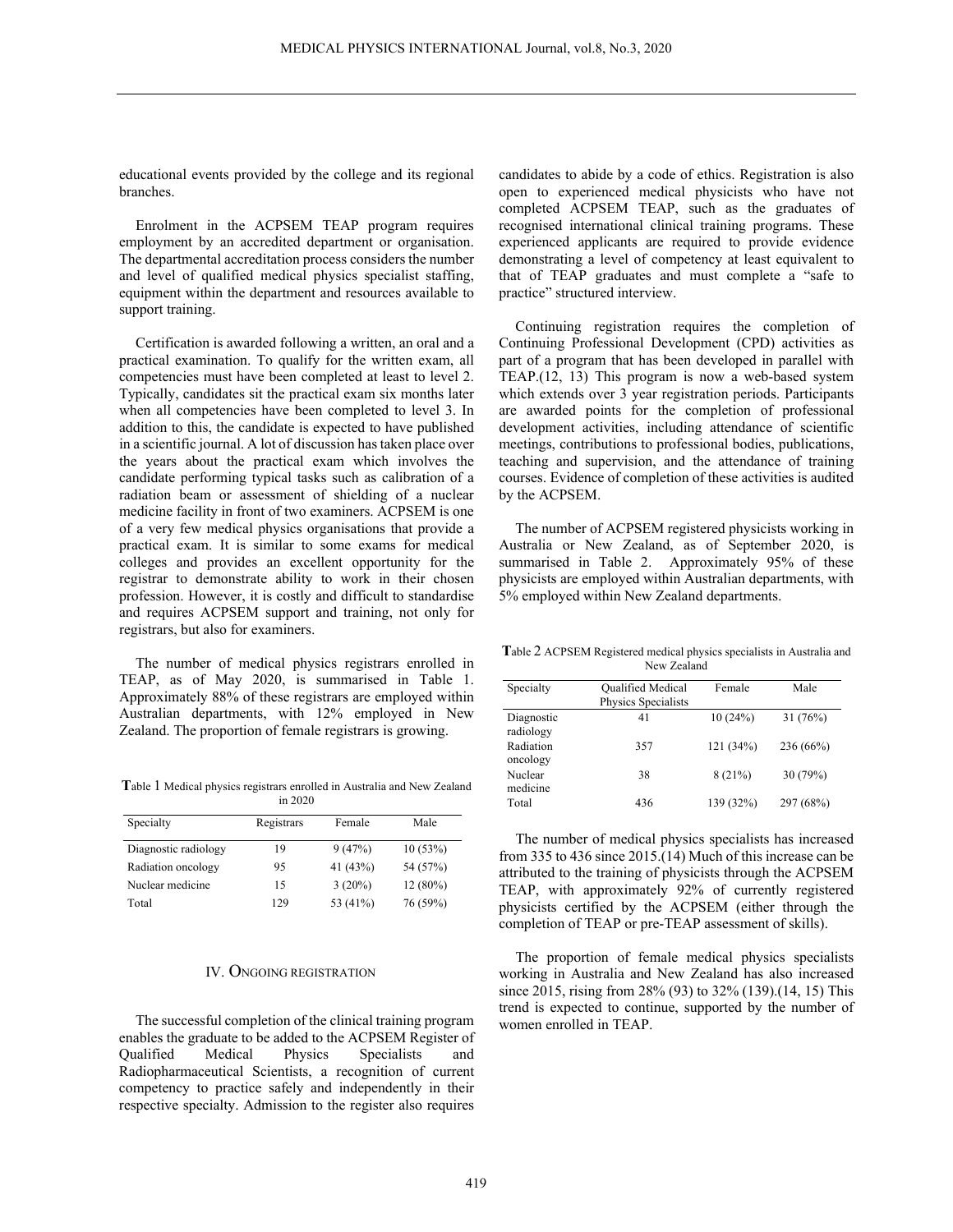## V. FUTURE OPPORTUNITIES AND CHALLENGES

Since their introduction, the clinical training and professional recognition services of the ACPSEM have been continually revised. These revisions have been largely informed in consultation with members and stakeholders, and with reference to educational research and standards. There have also been several formal internal and external reviews such as a review by the Allen Consulting Group to assess TEAP and a government funded project to strengthen the Australian Medical Physics Workforce. Of particular importance was a review in 2013 when Wayne Beckham and Bruce Gerbi spent a week in Australia as representatives of the Commission for Accreditation of Medical Physics Educational Programs (CAMPEP). Based upon this review, the CAMPEP representatives found that the ACPSEM graduate and residency educational programs were comparable in content and expectations to CAMPEP requirements.

More recent projects have included the development of TEAP supervisor educational material and workshops, the introduction of a standardised schedule of periodic progress review meetings between registrars and assessors, the online testing of first-year competencies, and the development of a research support strategy to assist registrars complete the TEAP publication requirement within three years.

As clinical practices change, so must professional standards and training curricula. The ACPSEM radiation oncology medical physics clinical training guide is currently being reviewed. This will likely see the addition of new material to match future trends in radiation oncology in Australia and New Zealand (such as particle therapy and magnetic resonance image guided radiation therapy). When new material is added to the curriculum, other material must be removed. This may be achieved through subspecialisation or the addition of elective content. For example, in recognition that not all centres could offer high level training in brachytherapy, the ACPSEM made the completion of high level learning outcomes optional in version 3.4 of the Clinical Training Guide.

ACPSEM registration is not currently a formal legal requirement to be employed as a medical physicist in Australia or New Zealand, though it does have an impact on qualifying to be licensed to use radiation sources or apparatus and award wages in some states. Registration and certification are also aspects of the safety code and the associated guidelines by the Australian Radiation Protection and Nuclear Safety Australian Radiotherapy (ARPANSA),(16, 17) the Radiation Oncology Practice Standards,(18) and feature as a common criterion when advertising medical physics positions. The ACPSEM is currently investigating enforceable national registration through regulatory agencies, which would provide a protected title and could impact potential scope of practice

and the viability of the ACPSEM which is currently the organisation through which physicists are self-regulated.

Also university education is always under threat. Medical Physics is a small profession and the number of students that can be sustained make medical physics courses not overly attractive to universities. Numbers are supplemented by enrolling overseas students and making the course more flexible to attract nuclear workers and radiation protection specialists. The latter also resonates with ACPSEM which is one of the three professional organisations sponsoring the Australian Radiation Protection Accreditation Board (ARPAB).

The ACPSEM represents members separated by large distances, with the distance between Perth, in Western Australia and Auckland, in New Zealand, exceeding 5,000 km. Some physicists work in small regional hospitals and treatment centres. As such, training, for both registrars and qualified medical physics specialists, is increasingly being delivered online. The outbreak of COVID-19 resulted in practical and oral final exams being conducted remotely. These challenges also represent potential opportunities – specifically the delivery of training outside of Australia and New Zealand.

## VI. CONCLUSIONS

Training and certification are key activities for professional organisations and ACPSEM in its more than 30 years of history has been actively involved in many aspects of this. Members of the ACPSEM have contributed to the delivery of training internationally, through organisations including the International Atomic Energy Agency and the International Medical Physics Certification Board.(19) The Asia-Pacific Special Interest Group (APSIG) of the ACPSEM has organised training and mentoring volunteer assignments in low-to-middle income countries in the region. Physics works the same all over the world and medical physicists in Australia and New Zealand hope to contribute to making training, education and professional recognition similarly available for everyone aspiring to this exciting career.

#### **REFERENCES**

1. Round WH, Jafari S, Kron T, Azhari HA, Chhom S, Hu Y, et al. Brief histories of medical physics in Asia-Oceania. Australas Phys Eng Sci Med. 2015;38(3):381-98.

Kershaw D. A History of the Australasian College of Physical Scientists and Engineers in Medicine; its Origins and the First Decade, Australasian College of Physical Scientists and Engineers in Medicine [ACPSEM]. Melbourne1998.